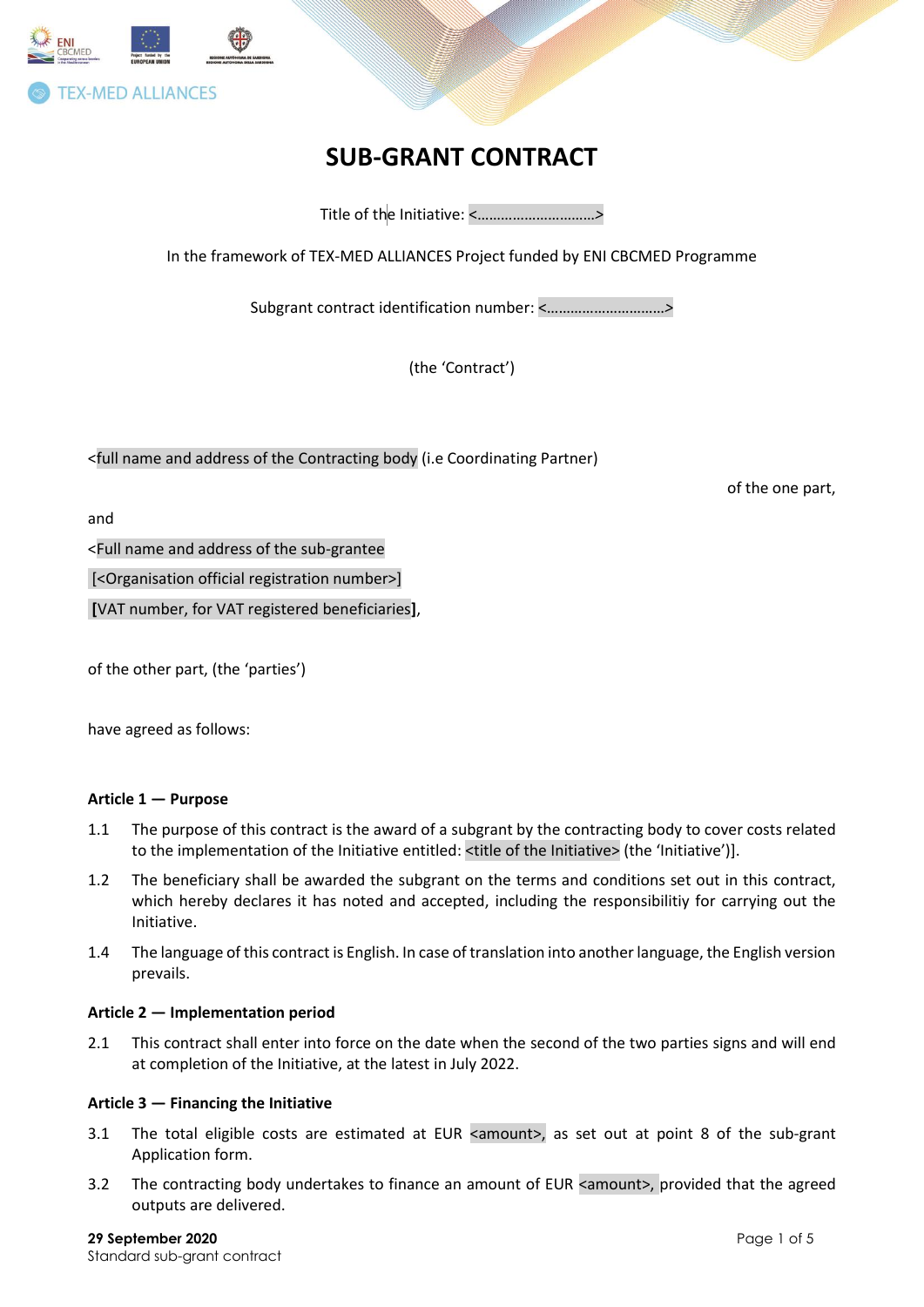

# **TEX-MED ALLIANCES**

#### **Article 4 — Reporting and payment arrangements**

- 4.1 The sub-grantee shall submit a report within 1 month after the end of the implementation period, using the template provided by the Contracting body.
- 4.2 Payments shall be made as follows:
	- Initial pre-financing payment: 50%.
	- Balance: one month after the validation of the Contracting body of the report documenting the completion of the outputs.

The Contracting body will reserve the right not to pay the balance and/or to request the advance to be refunded by the sub-grantee in case the expected outputs are not validate and approved.

#### **Article 5 – Roles and responsibilities**

The Subgrantee shall implement the initiative in line with the principles of sound financial management. The subgrantee shall:

- a. Sign a Memorandum of understanding together with the other companies/organizations participating in the same initiative and setting out their terms of cooperation.
- b. Be responsible for implementing the activities and achieving the results of the Initiative as indicated in Annex A.
- c. Be responsible for suppying all documents and information required by the contracting body and by the ENI CBCMED Programme's Managing Authority, also in in case of audits or checks, by competent bodies, as stipulated in article 10.
- d. Inform the contracting body of any event likely to affect or delay the implementation of the initiative, and about any relevant legal, financial, technical organisational or ownership change.

The Contracting body will:

- e. Oversee and follow up activities and monitor progresses, with the support of the TEX-MED ALLIANCES Project Team, also advising the sub-grantee where and when needed.
- f. Validate the achievement of outputs/deliverables.

# **Article 6 – Amendment of the subgrant contract**

This contract and its annexes may be modified during the implementation period. Any amendment shall be set out in writing in an addendum and approved by both parties.

#### **Article 7 – Termination of the contract**

The contracting body may terminate this contract without any financial indemnity towards its parts when:

- a. the subgrantee fails, without justification, to fulfil any substantial obligation set by this contract and, after being given notice to comply with those obligations, still fails to do so or to furnish satisfactory explanation within 30 days of receipt of the notice;
- b. the subgrantee and persons who have powers of representation, decision-making or control fails to comply with the provisions inidicated in the Declaration on the honour (Annex C)
- c. a change in the legal, financial, technical, organisational situation or ownership of the subgrantee substantially affects the implementation of the initiative or calls into question the decision awarding the subgrant;
- d. the contracting body or the Managing Authority have evidence that the subgrantee or any related entity or person, has committed substantial errors, fraud or corruption in the implementation of the initiative, including conflict of interest.

The payment obligations by the contracting body shall end 3 months after the implementation period.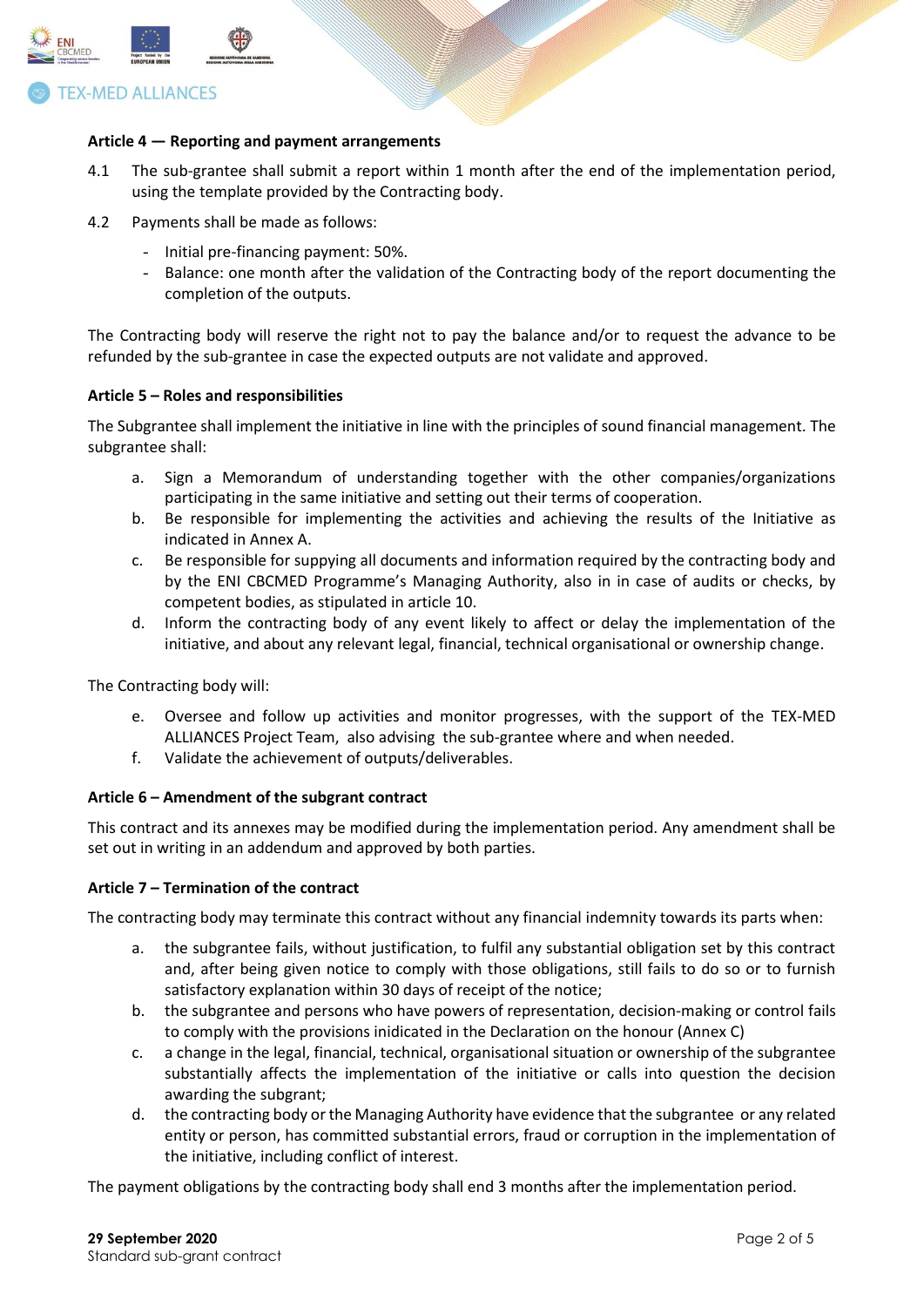

#### **Article 8 – Eligible costs**

- 8.2 Eligible costs are indicated at point 8. Request for sub-grant" of the Application form They shall be directly linked to the Initiative's activities or outputs that are implemented or produced after the signature of the sub-grant contract.
- 8.2 Duties, taxes and charges, including VAT are not eligible in CBC partner countries. VAT is eligible in EU Member States when it is non-recoverable.
- 8.3 If the implementation of the action requires procurement of services, goods or works, they shall comply with the instructions on procurement set by the ENI CBCMED Programme.

#### **Article 9 – Irregularities and recoveries**

- 9.1. Irregularities may be reported during project implementation and after its closure by any authority, entity or person involved in Programme management and/or implementation.
- 9.2. If an irregularity is confirmed, the Managing Authority shall recover the unduly paid amounts from the contracting body as project beneficiary, according to the provisions set in articles 74 to 76 of Reg. (EU) 897/2014. The concerned subgrantee shall repay the contracting body the amounts unduly paid within 30 days from the date of the repayment request of the Managing Authority.

#### **Article 10 – Conflict of interest and good conduct**

- 10.1 For the purpose of this Contract, the conflict of interest shall mean any situation where there is a divergence between the fulfilment of responsibilities under this Subgrant Contract by the Parties and the private interest of the persons involved in the Contract, which may adversely affect the impartial and objective exercise of the functions of any person involved in the implementation/verification/control/audit of this Contract, for reasons involving family, emotional life, political or national affinity, economic interest or any other shared interest with another person.
- 10.2. The subgrantee shall take all necessary measures to prevent or end any situation that could compromise the impartial and objective performance of this Contract.
- 10.3. Any conflict of interests which may arise during performance of this Contract must be notified in writing to the contracting body without delay.
- 10.4. The subgrantee shall respect human rights and applicable environmental legislation including multilateral environmental agreements, as well as internationally agreed core labour standards.

#### **Article 11 – Confidentiality**

- 11.1 The contracting body and the subgrantee undertake to preserve the confidentiality of any information, notwithstanding its form, and identified as confidential until at least 5 years after the payment of the balance, unless legally requested to release such information.
- 11.2 The Managing Auhtority and the European Commission shall have access to all documents communicated to the contracting body and shall maintain the same level of confidentiality.

#### **Article 12 – Visibility**

- 12.1 The subgrantee must take all necessary steps to publicise the fact that the European Union has financed or co-financed the Initiative. The subgrantee must follow the visibility guidelines/instructions provided by the contracting body.
- 12.2. The subgrantee [authorises the contracting body, the Managing Authority and the European Commission to publish its name and address, nationality, the purpose of the subgrant.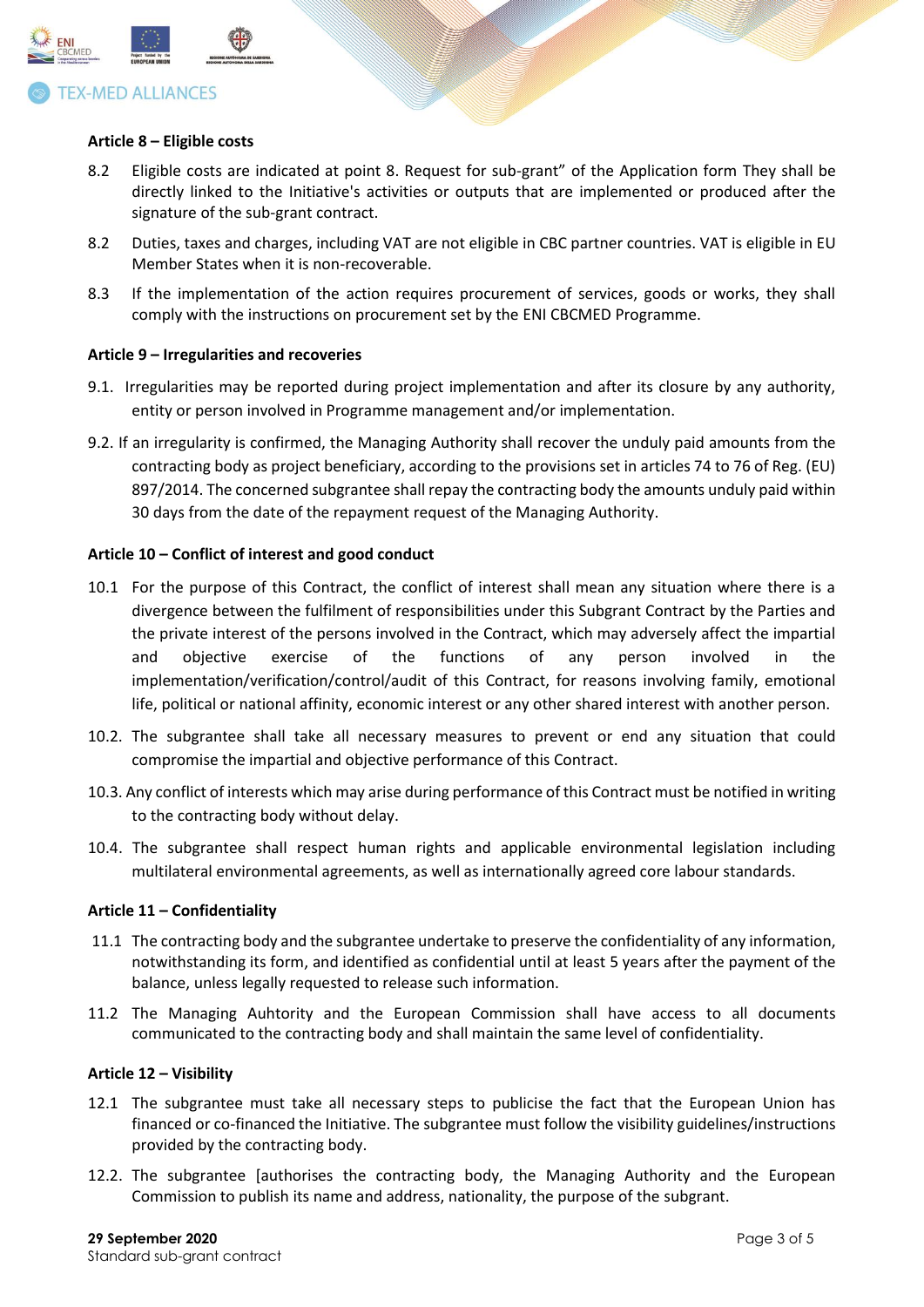

#### **Article 13 – Ownership and use of results and assets**

- 13.1. Ownership of, and title and intellectual and industrial property rights to, the initiatives' results, reports and other documents relating to it will be vested in the subgrantee.
- 13.2. Without prejudice to Article 13.1, the subgrantee bestows the contracting body, the Managing Authority and the European Commission the right to use freely and as it sees fit, all documents deriving from the project whatever their form, provided it does not thereby breach existing industrial and intellectual property rights.

#### **Article 14 – Applicable law and dispute settlement**

- 14.1. This Contract shall be governed by the law of the country of the contracting body, i.e.  $\langle$ name of the country>.
- 14.2. The parties to this Contract shall do everything possible to settle amicably any dispute arising between them during the implementation of this Contract. To that end, they shall communicate their positions and any solution that they consider possible in writing, and meet each other at either's request. The subgrantee and the contracting body shall reply to a request sent for an amicable settlement within 20 days. Once this period has expired, or if the attempt to reach amicable settlement has not produced an agreement within 60 days of the first request, the subgrantee or the contracting body may notify the other part that it considers the procedure to have failed and each party may submit the dispute to the courts of the country of the contracting body, i.e.  $\langle$ name of the country>.

#### **Article 15 – Data protection**

15.1. All personal data mentioned in the Application form, in the Subgrant Contract and its annexes and in every other document provided for the scope of the award of the Subgrant Contract will be collected and processed by the contracting body in compliance with the terms and indications of Regulation (EU) 2016/679 of the European Parliament and of the Council of 27 April 2016 (GDPR - General Data Protection Regulation), as specified in the Programme's "*Information note on personal data treatment according to GDPR*".

All personal data held by the contracting body and/or collected within the framework of the negotiation, signature and implementation of the Subgrant Contract will be used solely for purposes related to the signature and implementation of the Contract itself, as well as for the information and communication activities carried out by the contracting body and the Managing Authority in the framework of the ENI CBC Mediterranean Sea Basin Programme.

The personal data collected by the contracting body can be transmitted to external bodies or subjects who perform activities or functions strictly connected to the implementation of the Subgrant Contract and to the Programme information and communication activities. Within the framework of the Programme information and communication activities, some of these data can also be diffused through the Programme website or other information tools, in compliance with the relevant provisions applicable to the ENI CBC Mediterranean Sea Basin Programme.

15.2. The subgrantee shall limit access and use of personal data to that strictly necessary for the performance, management and monitoring of this Contract and shall adopt all appropriate technical and organizational security measures necessary to preserve the strictest confidentiality and limit access to this data, in compliance with Regulation (EU) 2016/679 (GDPR - General Data Protection Regulation).